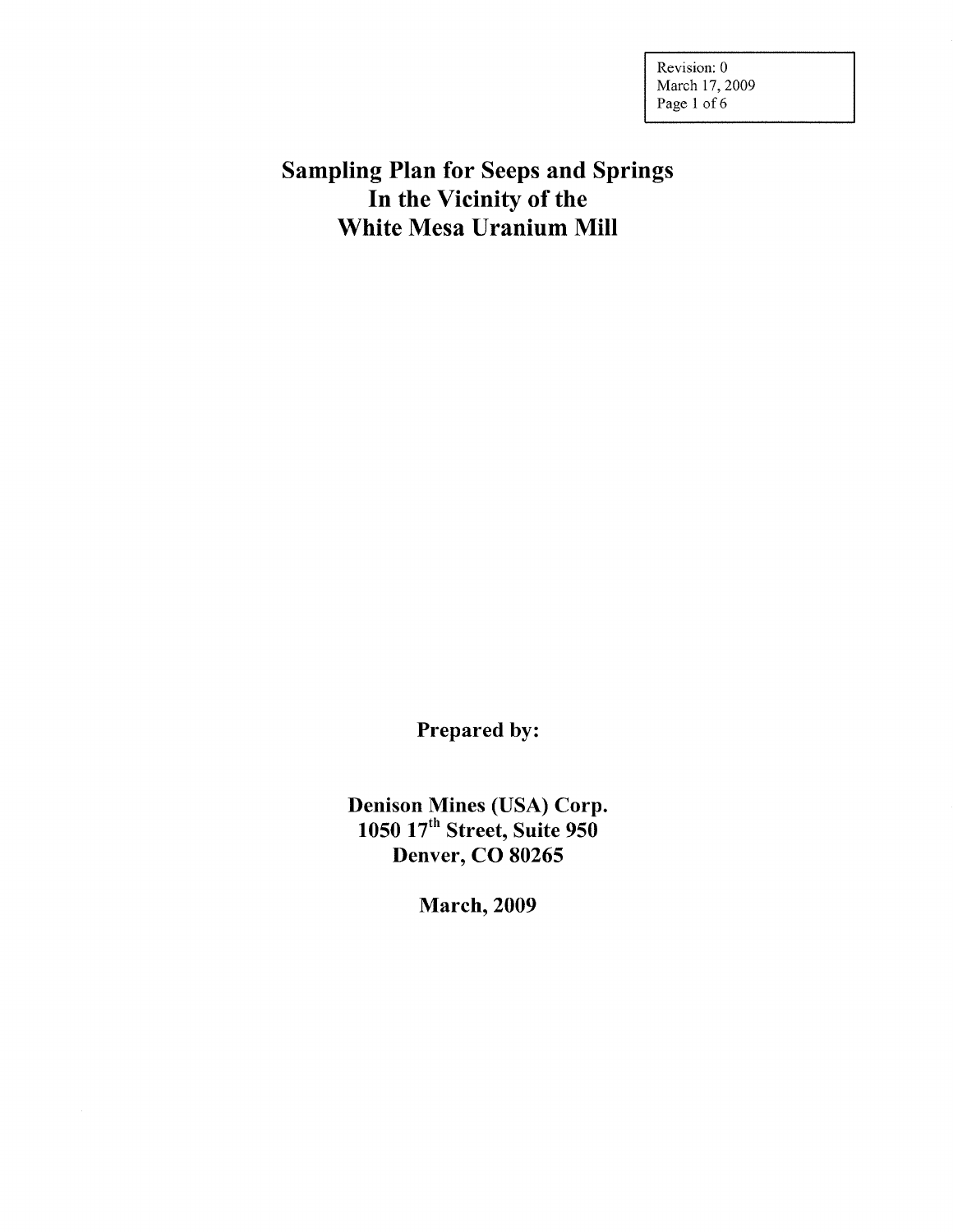Revision: 0 March 17, 2009 Page 2 of 6

## Table of Contents

- 1.0 Introduction and Objectives
- 2.0 Seeps and Springs Sampling Locations
- 3.0 Frequency and Timing of Sampling
- 4.0 Analytical Parameters
- 5.0 Sample Collection Methodology
- 6.0 Reporting

## **Figures**

Figure 1- Seeps and Springs Sampling Locations

## **Tables**

Table 1- Seeps and Springs Sampling Locations

## **Attachments**

Attachment A- Field Data Record Sheet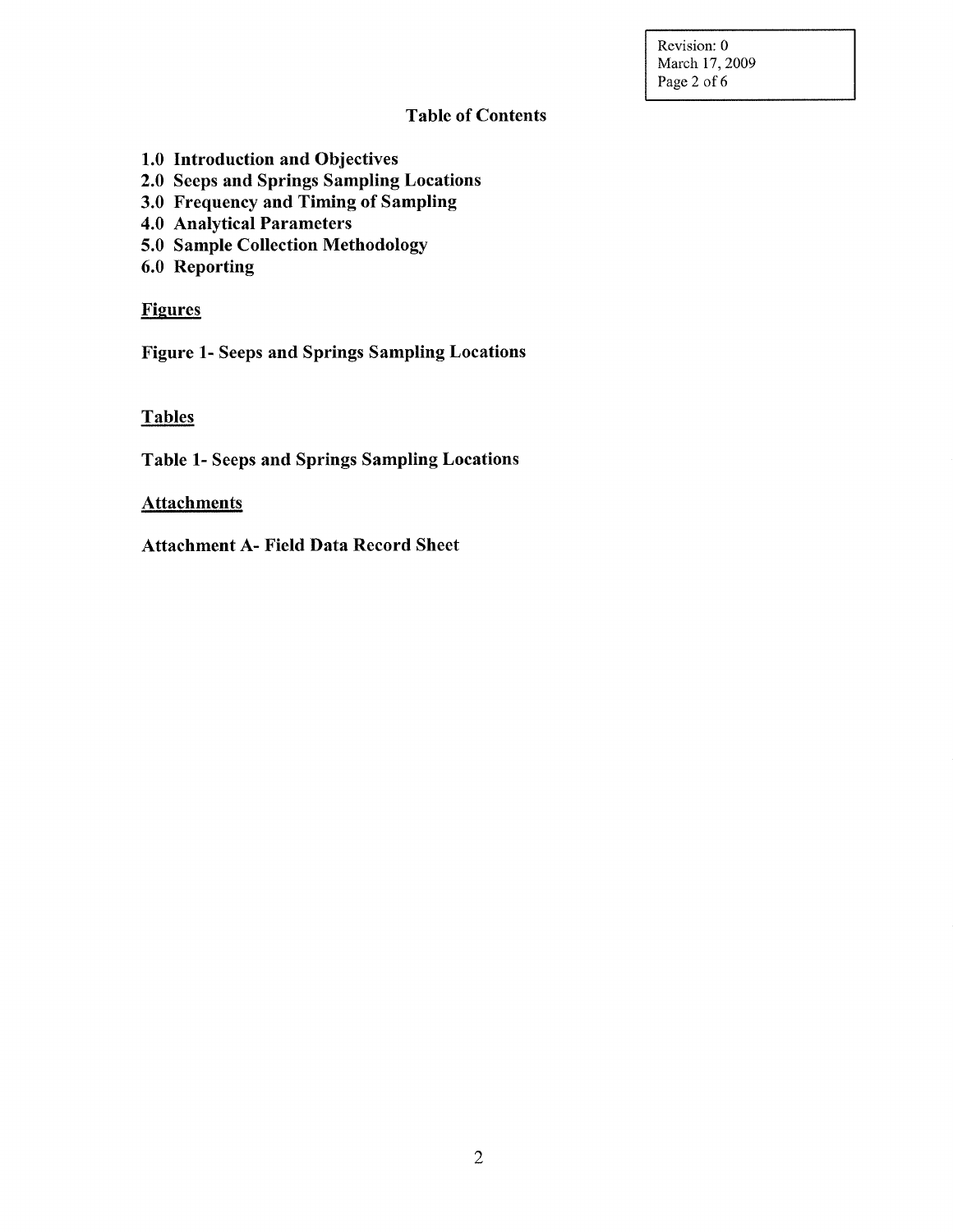Revision: 0 March 17, 2009 Page 3 of 6

#### **1.0 Introduction and Objectives**

This work plan describes the procedures for sampling seeps and springs in the area around the White Mesa Uranium Mill site near Blanding, Utah. The work plan is a part of the requirements of Groundwater Discharge Permit ("GWDP") No. UGW370004, initially issued to International Uranium (USA) Corporation (now Denison Mines (USA) Corp., "DUSA") on March 8, 2005. The current GWPD, issued on March 17, 2008, lists the requirements for Seeps and Springs at Part l.H.9.

### **2.0 Seeps and Springs Sampling Locations**

The sampling locations were selected to correspond with those seeps and springs sampled for the initial site characterization performed for the Environmental Assessment and as shown on Plate 2.6-10 of the 1978 Environmental Report (the "ER, Dames & Moore, January 30, 1978), plus additional sites located by IUSA (now DUSA), the BLM and Ute Mountain Tribal representatives. Each location was initially surveyed with a hand held Global Positioning System (GPS). In order to confirm these locations, a formal land survey will be conducted under the direction of, and be certified by, either a Utah licensed Professional Engineer or Land Surveyor. The Survey will be in accordance to the commonly accepted professional standards and methods for land surveyors. The survey will include State plan Coordinates (northings and eastings) and vertical elevations. The surveyed coordinates and elevations of the seeps and springs shall be within 1 foot of the highest point of the saturated seepage face on the day of the survey. This seep/spring survey data shall be included in the  $3<sup>rd</sup>$  quarter Routine Groundwater Monitoring Report due on December **1,** of each year. The locations are listed below in Table 1 and are shown on Figure **1** attached.

#### **Table 1**

| Name                      | Location                                  | <b>Elevation, feet above MSL</b> |
|---------------------------|-------------------------------------------|----------------------------------|
| <b>Corral Canyon Seep</b> | N37 <sup>°</sup> 33.119'<br>W109° 29.211' | 5417                             |
| <b>Corrals Seep</b>       | N37° 29.609'<br>W109° 29.600'             | 5166                             |
| <b>Ruin Springs</b>       | N37° 30.100'<br>W109° 31.397'             | 5172                             |
| <b>Cottonwood Seep</b>    | N37° 31.351'<br>W109° 32.276'             | 5014                             |
| <b>Westwater Seep</b>     | N37° 31.978'<br>W109° 31.394'             | 5272                             |
|                           |                                           |                                  |

#### **Seeps and Springs Sampling Locations**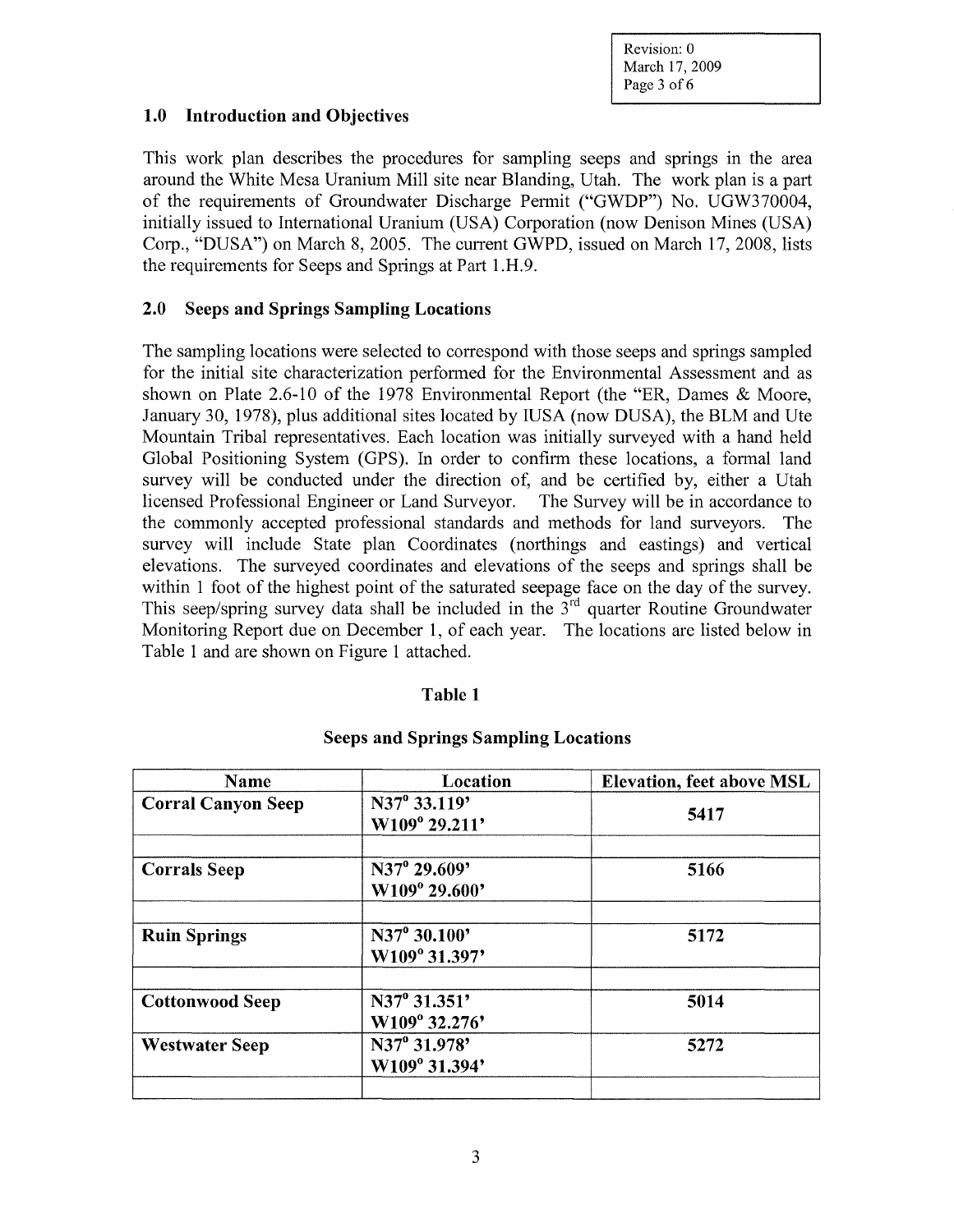Revision: 0 March 17, 2009 Page 4 of 6

| <b>Name</b>          | Location               | Elevation, feet above MSL |
|----------------------|------------------------|---------------------------|
| <b>Entrance Seep</b> | $N37^{\circ} 32.031'$  | 5344                      |
|                      | $W109^{\circ} 29.555'$ |                           |

## **3.0 Frequency and Timing of Sampling**

Seeps and spring sampling will be conducted on an annual basis and will be scheduled between May 1 and July 15 of each year. This sampling period is aimed at maximizing the opportunity for flow but excludes the potential for surface water influence occasioned by late summer "monsoon" conditions. Denison representatives conducted a reconnaissance visit to the locations listed in Table 1 on June 25, 2008 in order to determine the status of the listed springs and seeps and to evaluate the feasibility of physical development of these locations in order to better accommodate sampling at dry locations. It was observed at that time that water flow was available for sampling at Ruin Springs, Cottonwood Seep and the location named "Entrance". Alternatively, locations known as Corral Canyon Seep and Corrals Seep were entirely dry and the Westwater Seep exhibited only barely moist soil (largely due to its shaded location beneath a rock outcrop). It is Denison's observation that physical development is infeasible at Corral Canyon Seep, Corrals Seep and Westwater Seep. These locations were so dry that flowing water would not be available for sampling even if these locations were to be excavated for location development and sampling purposes. However, for each annual sampling period, these sites will b visited a minimum of three times in order o attempt a sampling. Should a visit reveal a change in conditions at any of these dry locations which would warrant development opportunities, Denison will proceed with limited hand tool excavation to develop the sampling location. Should three annual visits at seeps and springs locations reveal only dry conditions, and a continued absence of physical development opportunities, a sample will not be collected and such conditions (and the inability to sample) will be recorded on the sampling field sheet and reported along with the results of collected samples for that annual sampling event.

DUSA will provide at least 15 days notice of site visits for sampling purposes during periods of time when actively flowing locations are likely in order to allow the Executive Secretary to collect split water quality samples of the seeps and springs.

## **4.0 Analytical Parameters**

Samples will be analyzed for all ground water compliance parameters found on Table 2 of the GWDP, including analysis of the volatile compounds included in the Table and with the addition of semi-volatile organic compounds which are not included in Table 2. The lab procedures utilized to conduct the analyses of parameters listed in Table 2 will be those utilized for groundwater sampling and as shown in Section 8.2 in the Ground Water Monitoring Quality Assurance Plan (QAP). For semi-volatile compounds (not listed in Table 2), the analytical procedures will be those indentified in EPA Method 8270. Reporting limits utilized by the laboratory will be required to not exceed the Ground Water Standards. In addition to these laboratory parameters, the pH, temperature and conductivity of each sample will be measured and recorded in the field. Laboratories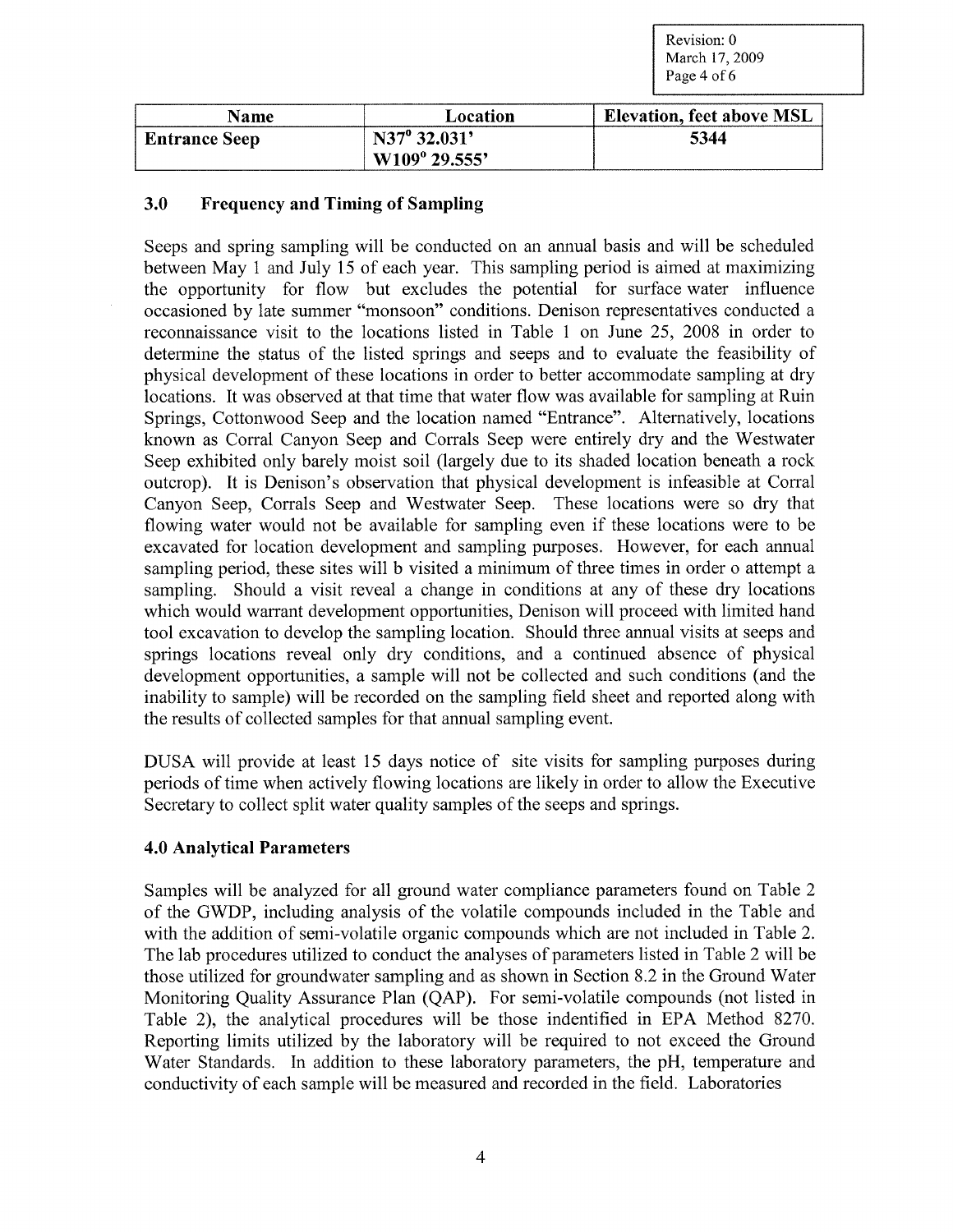selected by DUSA to perform analyses of seeps and springs samples will be required to be certified by the State of Utah in accordance with Utah Administrative Code (UAC) R317 -6.6.12.A.

## **5.0 Sample Collection Methodology**

The seeps and springs in the vicinity of the White Mesa Mill generally originate form a perched groundwater zone located in a low-yield formation. As noted above, during any sampling event some or all of the seeps or springs may have either no flow, very limited flow, or insufficient flow to provide the necessary sample volume for all of the required sample analysis. Toward this end, the sampling period and repeat visit protocol outlined in Section 3.0 above have been selected by Denison so as to maximize the ability to collect any groundwater available for sampling at these locations. Such limited flow, and seep or spring environment in general, may impact the quality of any samples that are obtained. Samples will be collected and containerized in the order of the Parameters listed in Table 2 of the GWDP. Should flow be limited to where all containers can not be filled on the initial sampling attempt then repeated sampling attempts will be made at least one time per day until sufficient volume of water is collected to fill all the required containers, or until instructed otherwise in writing by the Executive Secretary. .

Whenever possible, sample bottles, particularly those for VOC's and SVOC's shall be filled directly from the seep or spring as a means of limiting volatilization of these parameters during sample collection and handling. If the flow environment is such that this is not possible, then a clean stainless steel ladle shall be used to collect water until a sufficient volume is contained in the ladle for transfer to the sample bottle. Similarly, larger volume samples for metals analyses will be collected using the ladle. The stainless steel ladle and any other sampling equipment will be subjected to decontamination procedures for sampling equipment between seep and springs sample locations as outlined in Section 6.2.5 of the OAP...

The seep and springs sample events will be subject to the currently approved White Mesa Mill Ground water monitoring Quality Assurance Plan (QAP). Water quality QC samples will be in accordance with Section 4.3 of the OAP and any corrective actions identified will follow the requirements as outlined in Section 10 of the QAP. In addition, samples analyzed for heavy metals, all other non-radiologies (i.e. fluoride, general inorganics, TDS, total cations and anions) and gross alpha activity will be filtered with a 0.45 micron filter and preserved by the addition of appropriate preservative for the analytical technique the samples will be subjected to and stored at  $4^{\circ}$  C or less prior to laboratory analysis. These data will be reported as dissolved concentrations by the laboratory.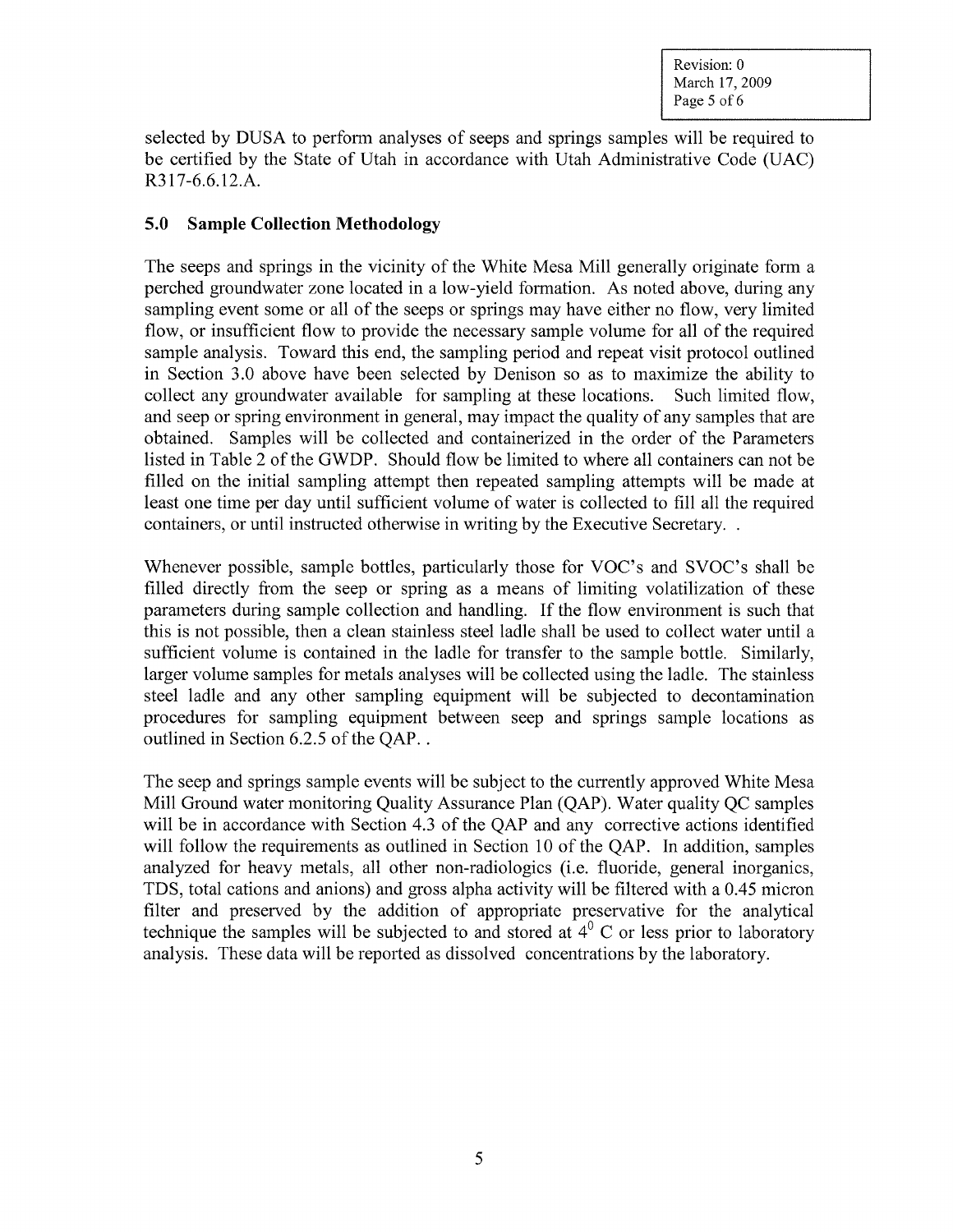Revision: 0 March 17, 2009 Page 6 of 6

## 6.0 **Reporting**

DUSA will collect seeps and springs samples during the first available sampling period (see section 3.0 above) subsequent to approval of this plan. Each report will: 1) document the sampling event by means of providing the field sheets recorded at the time of sampling; 2) transmit copies of all field measurements and laboratory results; 3) provide a water table contour map that includes water table elevation of all groundwater monitoring wells at the facility and the elevations of the phreatic surfaces observed at each of the seeps and springs sampled; and 4) provide an evaluation and interpretation of the groundwater quality data collected.

- The annual seeps and springs monitoring report that will be included with the  $3<sup>rd</sup>$ quarter Routine Groundwater Monitoring Report due on December 1, of each year.
- The seeps and springs water table contour map will include all water level data measurements from all monitoring wells at the site from the  $3<sup>rd</sup>$  quarter groundwater monitoring event for each year.
- The seeps and springs water table contour map shall be at the map scale such that all seeps and springs listed in the Plan and monitor wells at the site may be seen on one map.